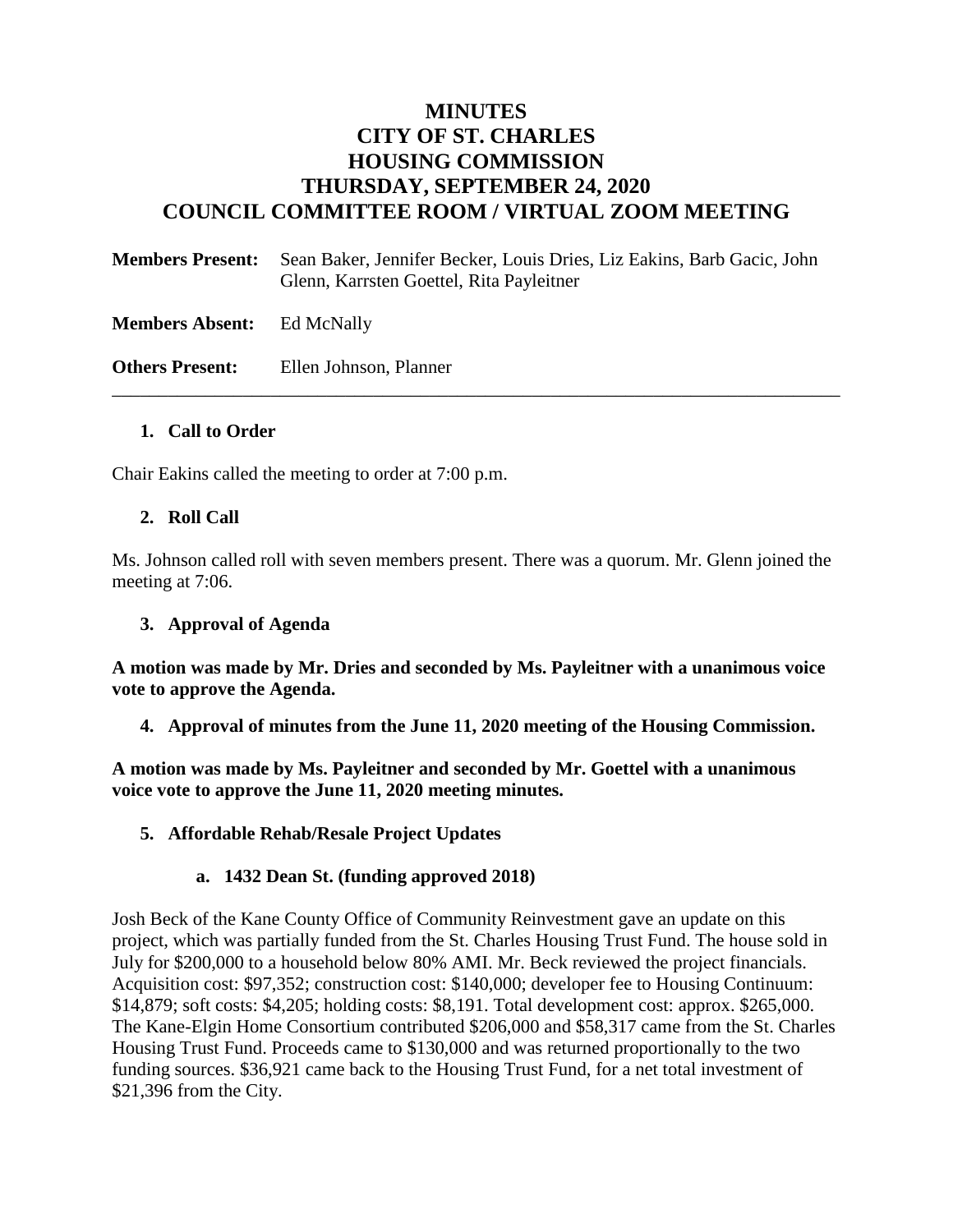# **b. 704 Adams Ave. (funding approved 2019)**

Josh Beck gave an update on this project. The cost was also split between the Kane-Elgin Home Consortium and St. Charles Housing Trust Fund. Work is underway; a new driveway has been poured and the interior has been framed and drywalled. Cabinets will be installed in the next week or so. Estimated construction cost is \$140,000.

Mr. Dries asked about the \$140,000 estimated construction cost and whether demolition/new construction was considered. Mr. Beck said there is value in having existing elements; a new house couldn't be constructed for \$140,000. It is generally not cost-effective to demo and build new.

Mr. Beck informed the Commission that Kane County is about to get started on another project in St. Charles which is not funded by the City. Several years ago, Kane County partnered with Community Development Foundation of the Fox Valley to receive National Foreclosure Settlement dollars to fix up dilapidated properties that are vacant and/or foreclosed. There is some funding left. The County will be closing on 1020 S. 3<sup>rd</sup> St. in October. The house has been gutted already. It will be fixed up and sold to an income-eligible buyer, up to 120% AMI.

# **6. Review of Affordable Housing Fund Development Proposal for 2020:**

# **a. Spillane & Sons Inc. Moore Avenue Lot**

Mr. Berger of the Kane County Office of Community Reinvestment said they conducted a Call for Proposals this summer. Earlier this month, the Kane-Elgin Home Commission met to review the proposals. A City-owned lot was included in the Call for Proposals as a buildable lot for an affordable single-family home, along with funding from the Housing Trust Fund. The parcel is at the northeast corner of Rt. 25 and Moore Ave. Spillane & Sons submitted a proposal to build a cape code style house with a detached garage on the property. They are seeking \$322,390 in financing and the parcel. Mr. Berger reviewed the County's staff report on the proposal. The proposal was reviewed based on the County's review criteria and was rated with good/excellent marks. The Kane-Elgin Home Commission approved funding of \$270,266 from the Kane County CDBG program and recommended the St. Charles Housing Commission approve \$52,124 from the Housing Trust Fund, as well as for the City to transfer the parcel to the developer. The developer has built four new homes under the County's program in Batavia and Elgin.

Mr. Dries asked about a projected selling price. Mr. Beck said sale price is based on what would be affordable for a household at 80% AMI, taking into account current interest rates.

Commissioners discussed the two floor plan options and two elevation drawings. They preferred the option with a first-floor office and 3-bedrooms upstairs as opposed to the first-floor master option as it will be more versatile and will appeal to more buyers. They liked the elevation with the front porch.

**A motion was made by Ms. Gacic and seconded by Mr. Glenn with a unanimous voice vote to approve a Housing Trust Fund allocation of \$52,124 for the Spillane & Sons Inc. Moore Avenue project.**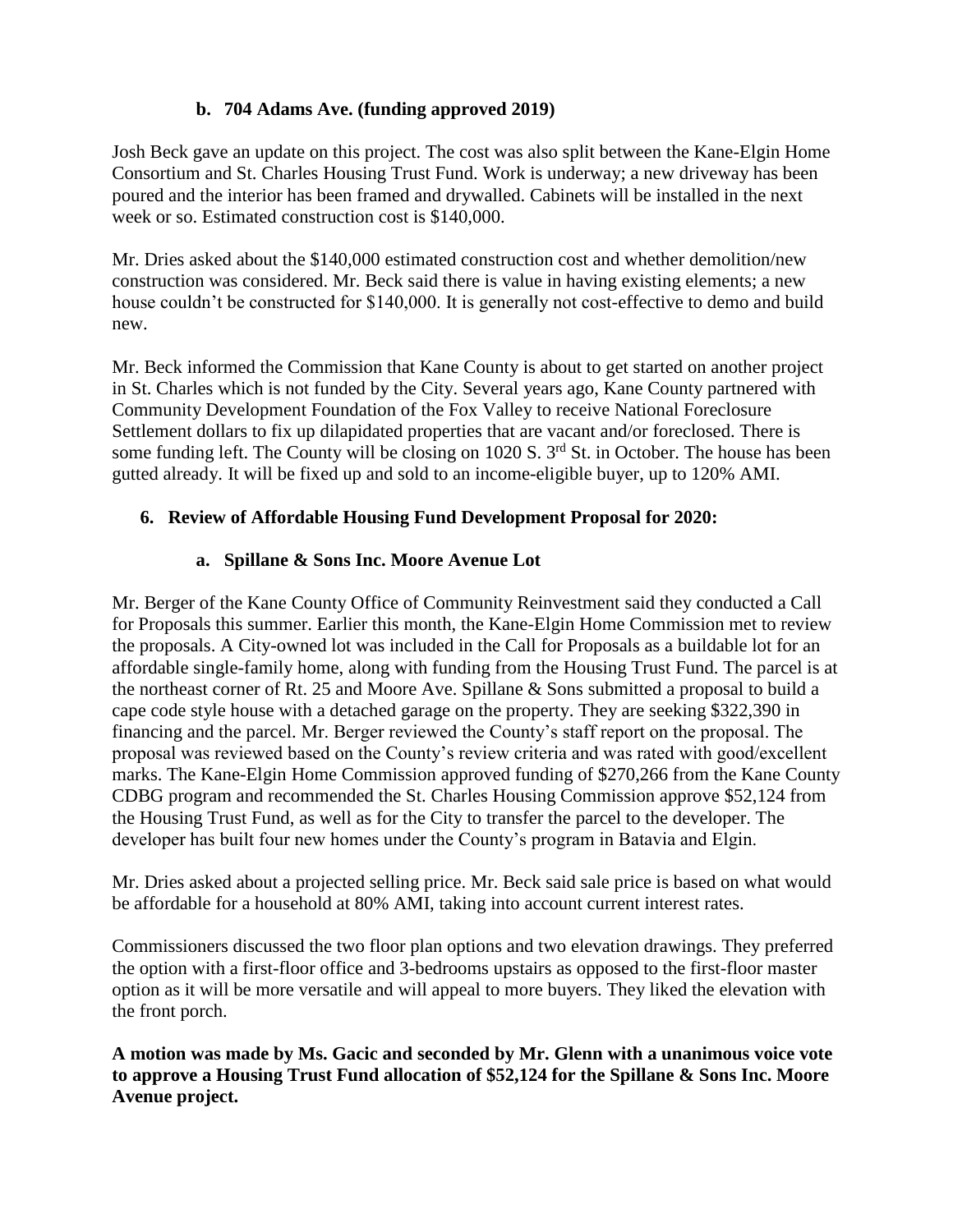**A motion was made by Mr. Dries and seconded by Mr. Baker with a unanimous voice vote to recommend to City Council transfer of the City-owned Moore Avenue property to Spillane & Sons Inc. for construction of one single-family home to be sold to an incomeeligible homebuyer.** 

Ms. Eakins thanked Kane County staff for presenting and for all their work on these projects. She asked for a tour of the Adams Ave. house once it is finished. Mr. Berger said that will likely be in December.

# **7. Promotion of Home Rehab & Accessibility Loan Program**

Ms. Eakins said many months ago we talked about how to best promote the Home Rehab  $\&$ Accessibility Loan Program to promote awareness. Ms. Johnson said we talked about presenting to various community organizations but have held off due to Covid-19. Commissioners suggested promoting the program in several ways: articles in the Den Newsletter; a link from the online utility bill webpage; Park District brochure; City's Facebook page; Facebook post Commissioners could share to other groups/pages; St. Charles Township/newsletter; contractors that come into the building department; local contractor association/business group.

Mr. Baker said the program could be promoted as a green initiative, and that aspect should be highlighted.

## **8. Additional Business**

# **a. Anthony Place Phase 2**

Ms. Johnson said Anthony Place on Prairie St. is completed and fully leased. The same developer, GC Housing Development, has expressed interest in doing a Phase 2 project of 75 senior affordable units. The site is a vacant lot in the shopping center between Lincoln Hwy and Bricher Rd., owned by Shodeen. The project went through the Concept Plan process last month and received positive feedback from Plan Commission and Planning & Development Committee. Zoning approvals will be needed and staff expects the applications will be filed in the next couple of months.

Ms. Payleitner said the developer received 300 applications for the 75 existing units. This demand prompted them to pursue another project.

# **b. CARES Act Grant Programs**

Mr. Berger said Kane County received coronavirus relief funds from the CARES Act. They recently launched two programs. Small Business Grant Program- \$8 million to provide grants up to \$20,000 to eligible small businesses to defray costs of rent, utilities, PPE, work from home equipment, etc. Non-Profit Grant- \$2 million to assist nonprofits with the same types of expenses, aimed at nonprofits that provide housing, food, and medical assistance. The application deadline is next Friday.